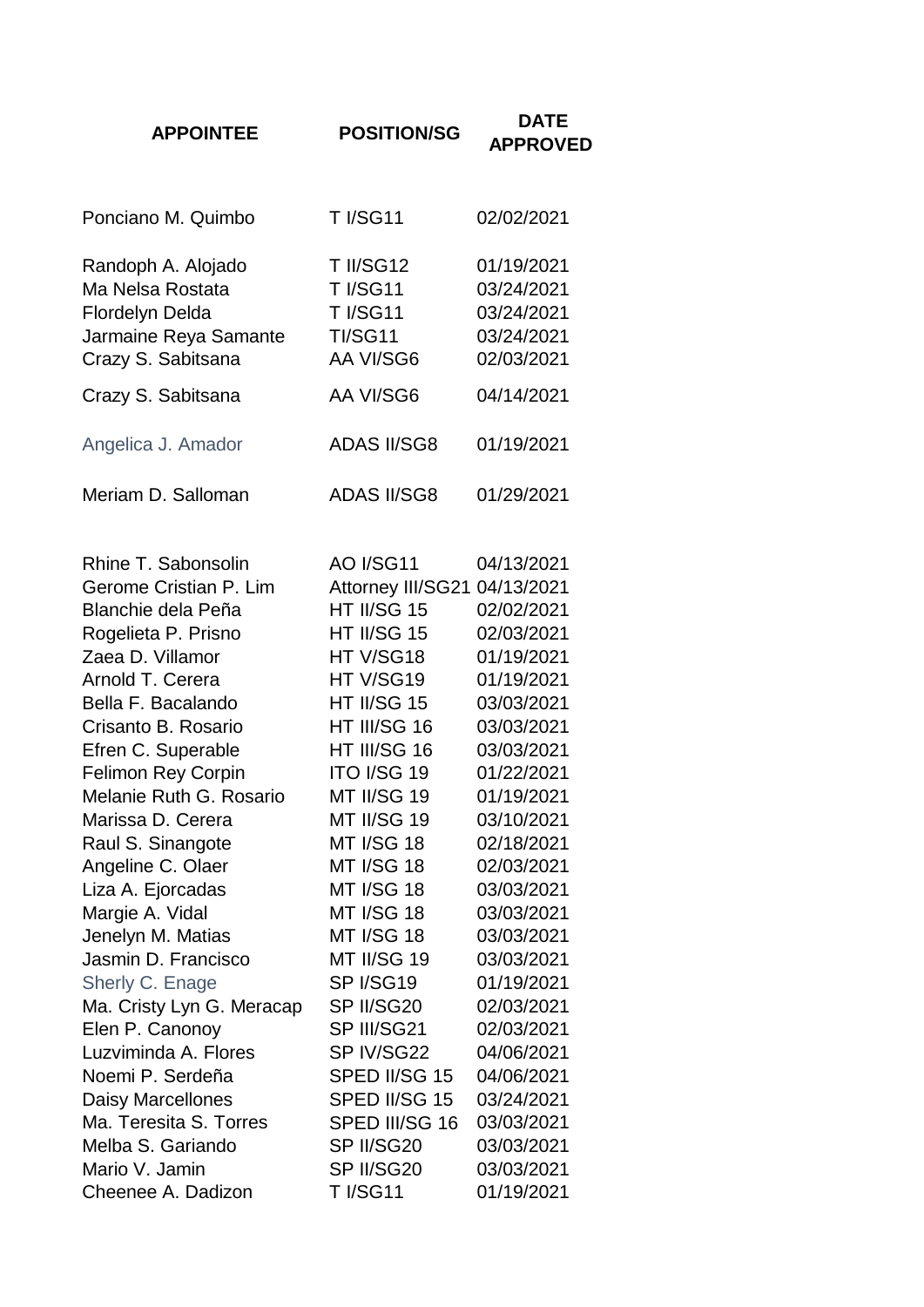| Jimmilyn A. Nugas        | <b>T I/SG11</b> | 01/19/2021 |
|--------------------------|-----------------|------------|
| <b>Harold Cezar</b>      | <b>T I/SG11</b> | 01/22/2021 |
| Jefferson Gulfo          | <b>T I/SG11</b> | 01/29/2021 |
| Joy Ivy M. Ricote        | <b>T I/SG11</b> | 03/10/2021 |
| Dane Daryl M. Conise     | <b>TII/SG12</b> | 01/19/2021 |
| Katherine G. Ortiz       | <b>TII/SG12</b> | 01/19/2021 |
| Ruben A. Egay            | <b>TII/SG12</b> | 01/19/2021 |
| Flor May C. Tenolete     | <b>TII/SG12</b> | 01/19/2021 |
| Aiza M. Saberon          | <b>TII/SG12</b> | 01/19/2021 |
|                          | <b>TII/SG12</b> | 01/19/2021 |
| <b>Judith Suri</b>       | <b>TII/SG12</b> | 01/19/2021 |
| Frankie N. Dagalea       | <b>TII/SG12</b> | 01/19/2021 |
| January Grace B. Martos  | <b>TII/SG12</b> | 01/19/2021 |
| Robert a. Lanante        | <b>TII/SG12</b> | 01/29/2021 |
| Cristy S. Griego         | <b>TII/SG12</b> | 01/29/2021 |
| Charo C. Tabon           | <b>TII/SG12</b> | 02/02/2021 |
| Rosendo T. Fuentes       | <b>TII/SG12</b> | 02/02/2021 |
| Alma J. Lipalam          | <b>TII/SG12</b> | 03/10/2021 |
| Ana E. Jumetilco         | <b>TII/SG12</b> | 03/29/2021 |
| Olivia C. Parac          | <b>TII/SG12</b> | 03/29/2021 |
| Fina O Caliao            | <b>TII/SG12</b> | 03/29/2021 |
| Jemuel H. Aberte         | <b>TII/SG12</b> | 04/06/2021 |
| Marsha M. Casas          | <b>TII/SG12</b> | 04/06/2021 |
| Jacqueline F. Cunan      | <b>TII/SG12</b> | 04/06/2021 |
| <b>Fe Datiles</b>        | <b>TII/SG12</b> | 04/13/2021 |
| Angeliette Sambitan      | <b>TII/SG12</b> | 04/13/2021 |
| <b>Floricel S. Veril</b> | <b>TII/SG12</b> | 04/13/2021 |
| Jeramy V. Laurente       | <b>TII/SG12</b> | 04/13/2021 |
| Mike Donald M. Gelizon   | <b>TII/SG12</b> | 04/13/2021 |
| <b>Elizabeth Sudario</b> | <b>TII/SG12</b> | 04/21/2021 |
| Marjori dela Torre       | TII/SG12        | 04/21/2021 |
| Janet A. Dequiña         | T III/SG13      | 01/19/2021 |
| Cleofe R. Garillo        | T III/SG13      | 01/19/2021 |
| Evangeline O. Derecho    | T III/SG13      | 01/19/2021 |
| Leo L. Satorre Jr.       | T III/SG13      | 01/19/2021 |
| Lilibeth A. Silverio     | T III/SG13      | 01/19/2021 |
| Girlie C. Bilbao         | T III/SG13      | 01/19/2021 |
| Rizalynne T. Corpin      | T III/SG13      | 01/19/2021 |
| Jane D. Centino          | T III/SG13      | 01/19/2021 |
| Orson R. Manco           | T III/SG13      | 01/19/2021 |
| Flordeliza T. Gelito     | T III/SG13      | 01/19/2021 |
| Roselle T. Mangco        | T III/SG13      | 01/19/2021 |
| Leonila B. Sanico        | T III/SG13      | 01/19/2021 |
| Queenilyn S. Sabong      | T III/SG13      | 01/19/2021 |
| Mia Rose B. An           | T III/SG13      | 01/19/2021 |
| Jean P. Ibañez           | T III/SG13      | 01/22/2021 |
| Jay C. Rosales           | T III/SG13      | 01/29/2021 |
| Jomaima Jane Tambis      | T III/SG13      | 01/29/2021 |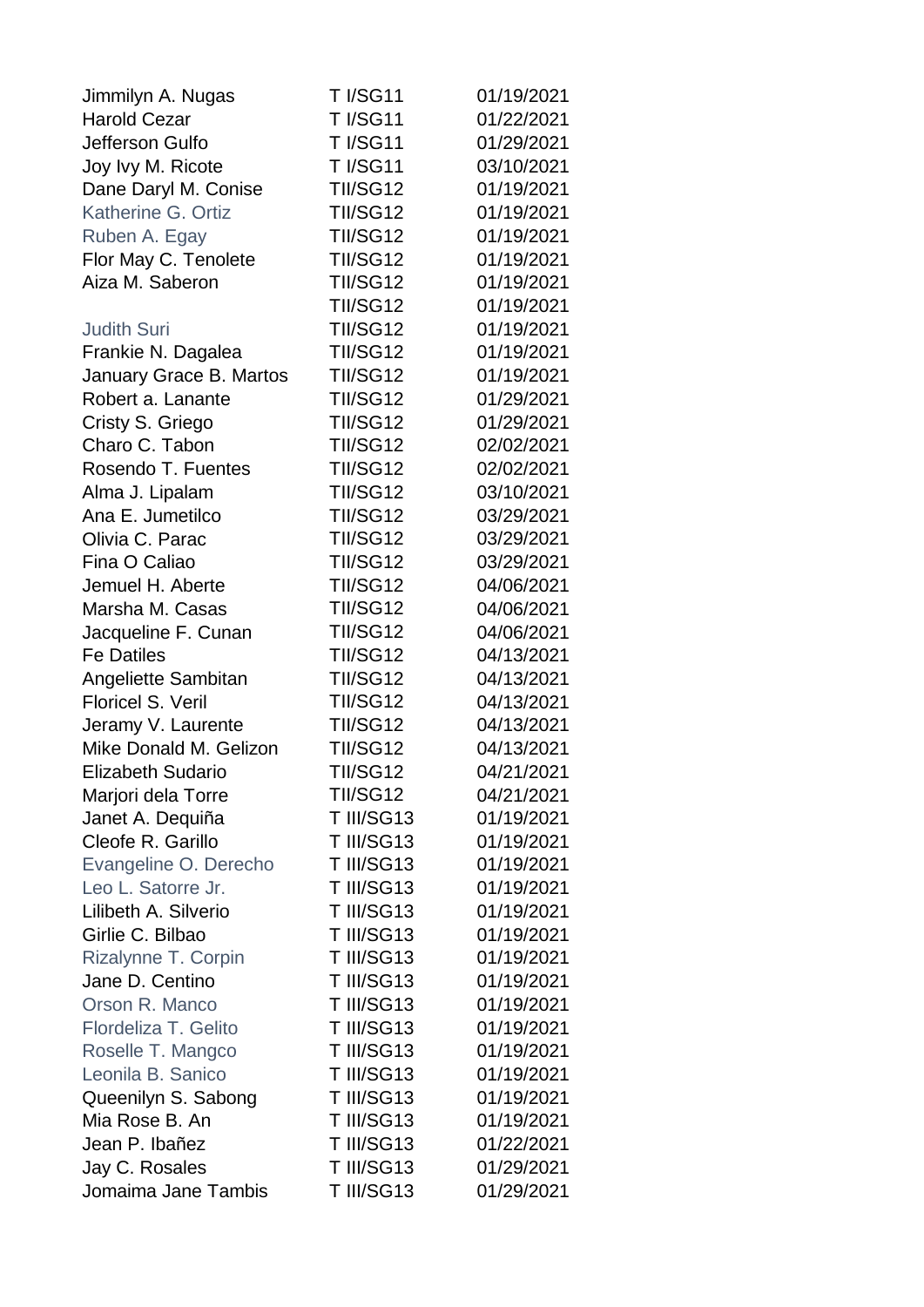| Thelma D. Corpin         | T III/SG13      | 01/29/2021 |
|--------------------------|-----------------|------------|
| <b>Ireneo Napalit</b>    | T III/SG13      | 01/29/2021 |
| Marife C. Gelizon        | T III/SG13      | 01/29/2021 |
| <b>Esther Roldan</b>     | T III/SG13      | 02/02/2021 |
| Desaire Mae Estacion     | T III/SG13      | 02/02/2021 |
| Ethel L. Datiles         | T III/SG13      | 02/02/2021 |
| Leo A. Renola            | T III/SG13      | 02/02/2021 |
| Fredelina D. Gervacio    | T III/SG13      | 02/02/2021 |
| Mary Joy M. Yapan        | T III/SG13      | 02/02/2021 |
| Jayson P. Delfin         | T III/SG13      | 02/02/2021 |
| Carina M. Abad           | T III/SG13      | 02/02/2021 |
| Romeluna D. Paa          | T III/SG13      | 02/02/2021 |
| Jennee Grace A. Retorca  | T III/SG13      | 02/02/2021 |
| Marissa P. Quijano       | T III/SG13      | 02/02/2021 |
| Jessa Q. Batiquin        | T III/SG13      | 03/11/2021 |
| Jielyn Norio             | T III/SG13      | 03/11/2021 |
| Razel Claire de Lara     | T III/SG13      | 03/17/2021 |
| Lynelyn Yuhanon          | T III/SG13      | 03/17/2021 |
| Lourdes H. Sugabo        | T III/SG13      | 03/18/2021 |
| Arlene G. Ramil          | T III/SG13      | 03/29/2021 |
| Naomi Icain              | T III/SG13      | 03/29/2021 |
| <b>Rosie Delos Reyes</b> | T III/SG13      | 03/29/2021 |
| <b>Anamelle Escoton</b>  | T III/SG13      | 03/29/2021 |
| Sandra Castaneda         | T III/SG13      | 03/29/2021 |
| Armalyn M. Ebina         | T III/SG13      | 03/29/2021 |
| Mirean R. Cajes          | T III/SG13      | 04/06/2021 |
| Eden G. Delima           | T III/SG13      | 04/06/2021 |
| <b>Marlou Monzales</b>   | T III/SG13      | 04/13/2021 |
| Maime S. Retorca         | T III/SG13      | 04/13/2021 |
| Razd N. Agang            | T III/SG13      | 04/13/2021 |
| Virginia M. Roja         | T III/SG13      | 04/14/2021 |
| Chiejheaca Jehanna G. Yu | T III/SG13      | 04/14/2021 |
| Nora M. Gadingan         | T III/SG13      | 04/21/2021 |
| Ma. Socorro G. Sambitan  | <b>TI/SG11</b>  | 02/18/2021 |
| Vanessa C. Abangan       | <b>TI/SG11</b>  | 03/03/2021 |
| Maria Elisa G. Badango   | <b>TI/SG11</b>  | 03/03/2021 |
| Marie Vanessa Caingoy    | <b>TI/SG11</b>  | 03/05/2021 |
| Angelle Jean S. Gervacio | <b>TII/SG12</b> | 02/03/2021 |
| Claire V. Bauno          | <b>TII/SG12</b> | 02/03/2021 |
| Vermalyn M. Navarrete    | <b>TII/SG12</b> | 02/03/2021 |
| Meldred C. Cairo         | <b>TII/SG12</b> | 02/03/2021 |
| Rechelyn C. Borrinaga    | <b>TII/SG12</b> | 02/03/2021 |
| Joan G. Verutiao         | <b>TII/SG12</b> | 02/03/2021 |
| Clara M. Sumaya          | <b>TII/SG12</b> | 02/03/2021 |
| Niesel F. Velarde        | <b>TII/SG12</b> | 02/18/2021 |
| Rica Nove S. Nartia      | <b>TII/SG12</b> | 02/18/2021 |
| Teresito L. Dagami       | <b>TII/SG12</b> | 02/18/2021 |
| Albert Mahinay Jr        | <b>TII/SG12</b> | 02/18/2021 |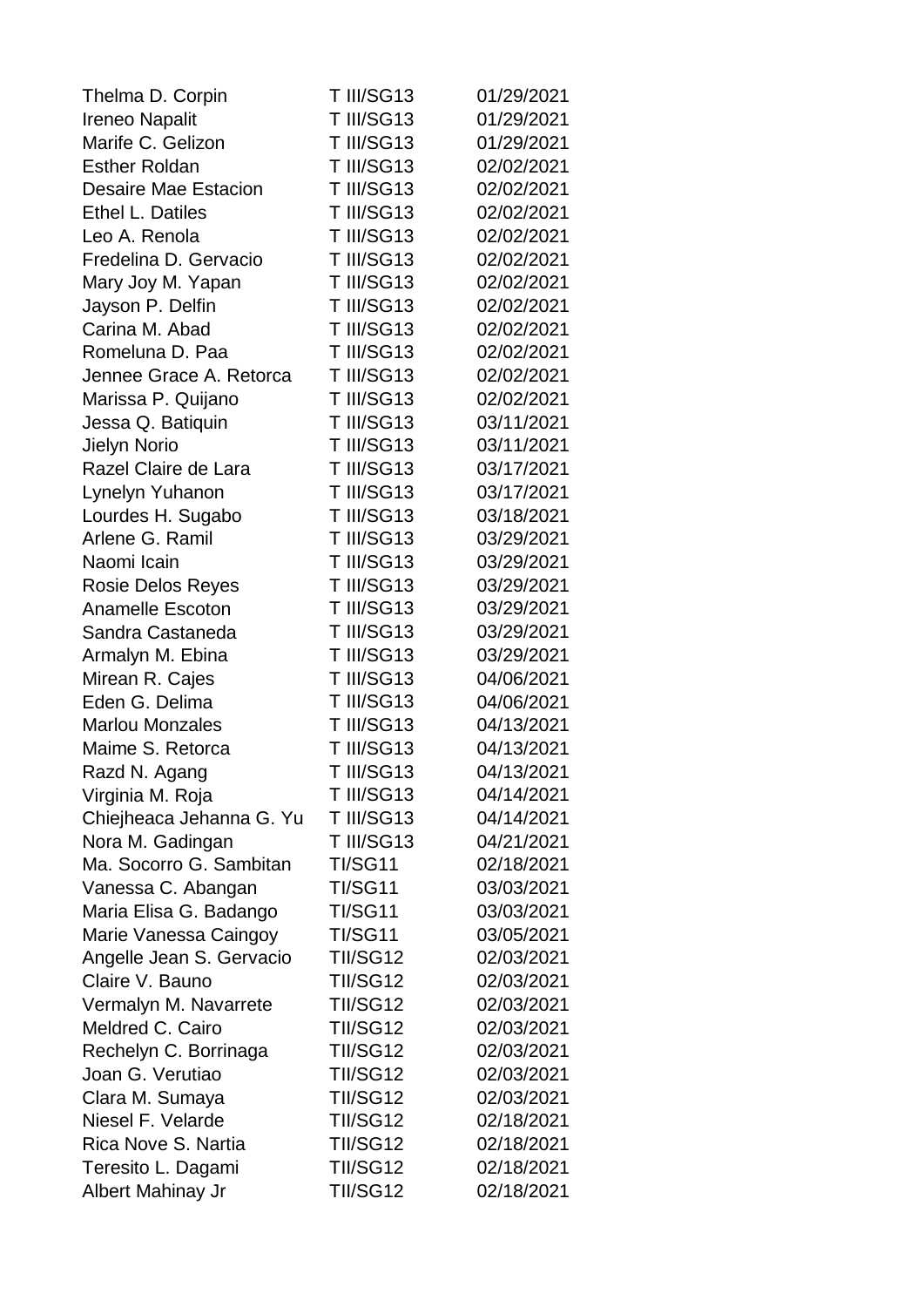| Maria Jessa Q. Rasonabe                  | TII/SG12        | 03/03/2021 |
|------------------------------------------|-----------------|------------|
| Mely T. Logro                            | <b>TII/SG12</b> | 03/03/2021 |
| Jinerose S. Lagrimas                     | <b>TII/SG12</b> | 03/03/2021 |
| Marilou M. Espinosa                      | <b>TII/SG12</b> | 03/03/2021 |
| Rogelinda E. Pastorpili                  | <b>TII/SG12</b> | 03/03/2021 |
| Ma. Myrene A. Nartia                     | <b>TII/SG12</b> | 03/03/2021 |
| Mary Jane A. Mabalot                     | <b>TII/SG12</b> | 03/03/2021 |
| Jelyn A. Paanod                          | <b>TII/SG12</b> | 03/03/2021 |
| Mercedita C. Agote                       | <b>TII/SG12</b> | 03/03/2021 |
| Jiezel R. Elorde                         | <b>TII/SG12</b> | 03/03/2021 |
| Mary Ann C. Dela Rosa                    | <b>TII/SG12</b> | 03/03/2021 |
| Ruffy Mae G. Roque                       | <b>TII/SG12</b> | 03/03/2021 |
| Arily M. Sañosa                          | <b>TII/SG12</b> | 03/03/2021 |
| Karen J. Victoria                        | <b>TII/SG12</b> | 03/03/2021 |
| Sonia A. Monterroyo                      | <b>TII/SG12</b> | 03/03/2021 |
| Freshalene Lingo                         | <b>TII/SG12</b> | 03/05/2021 |
| Jinley Pangatungan                       | <b>TII/SG12</b> | 03/05/2021 |
| <b>Flora Delia Zafico</b>                | <b>TII/SG12</b> | 03/24/2021 |
| <b>Cherry Mae Neply</b>                  | <b>TII/SG12</b> | 03/24/2021 |
| Mark Anthony Saspa                       | <b>TII/SG12</b> | 03/24/2021 |
| Jonathan Ken Aragon                      | <b>TII/SG12</b> | 03/24/2021 |
| <b>Lenith Brillante</b>                  | <b>TII/SG12</b> | 03/24/2021 |
| Rudy Magdalaga                           | T III/SG13      | 03/22/2021 |
| Mygelyn Corpin                           | T III/SG13      | 03/22/2021 |
| <b>Elaine Pones</b>                      | T III/SG13      | 03/22/2021 |
| Jordan C. Jamoralin                      | T III/SG13      | 02/03/2021 |
| Aileen M. Ramirez                        | T III/SG13      | 02/03/2021 |
| Aiza B. Saludar                          | T III/SG13      | 02/03/2021 |
| John Lloyd Danielle E. Napole T III/SG13 |                 | 02/03/2021 |
| Charlene C. Castillano                   | T III/SG13      | 02/03/2021 |
| Sherry Lee P. Al-Sari                    | T III/SG13      | 02/03/2021 |
| Maxima G. Altar, Jra.                    | T III/SG13      | 02/03/2021 |
| Anarose B. Garcia                        | T III/SG13      | 02/03/2021 |
| Jocelyn R. Asis                          | T III/SG13      | 02/03/2021 |
| <b>Ritchell G. Bacarisas</b>             | T III/SG13      | 02/03/2021 |
| Rhea M. Delantar                         | T III/SG13      | 02/03/2021 |
| Reygan I. Arcenal                        | T III/SG13      | 02/03/2021 |
| Alvin R. Pamorcan                        | T III/SG13      | 02/03/2021 |
| Benjie L. Guillena                       | T III/SG13      | 02/03/2021 |
| Dominic U. Masibag                       | T III/SG13      | 02/18/2021 |
| Eleonor P. Bernil                        | T III/SG13      | 02/18/2021 |
| Ervin C. Solamo                          | T III/SG13      | 02/18/2021 |
| Emma A. Salloman                         | T III/SG13      | 02/18/2021 |
| Angeline A. Mocorro                      | T III/SG13      | 02/18/2021 |
| Hygea Hope D. Ebajan                     | T III/SG13      | 02/18/2021 |
| Jean R. Baribe                           | T III/SG13      | 02/18/2021 |
| Lanie S. Sola                            | T III/SG13      | 02/18/2021 |
| Anabelle R. Rosario                      | T III/SG13      | 02/18/2021 |